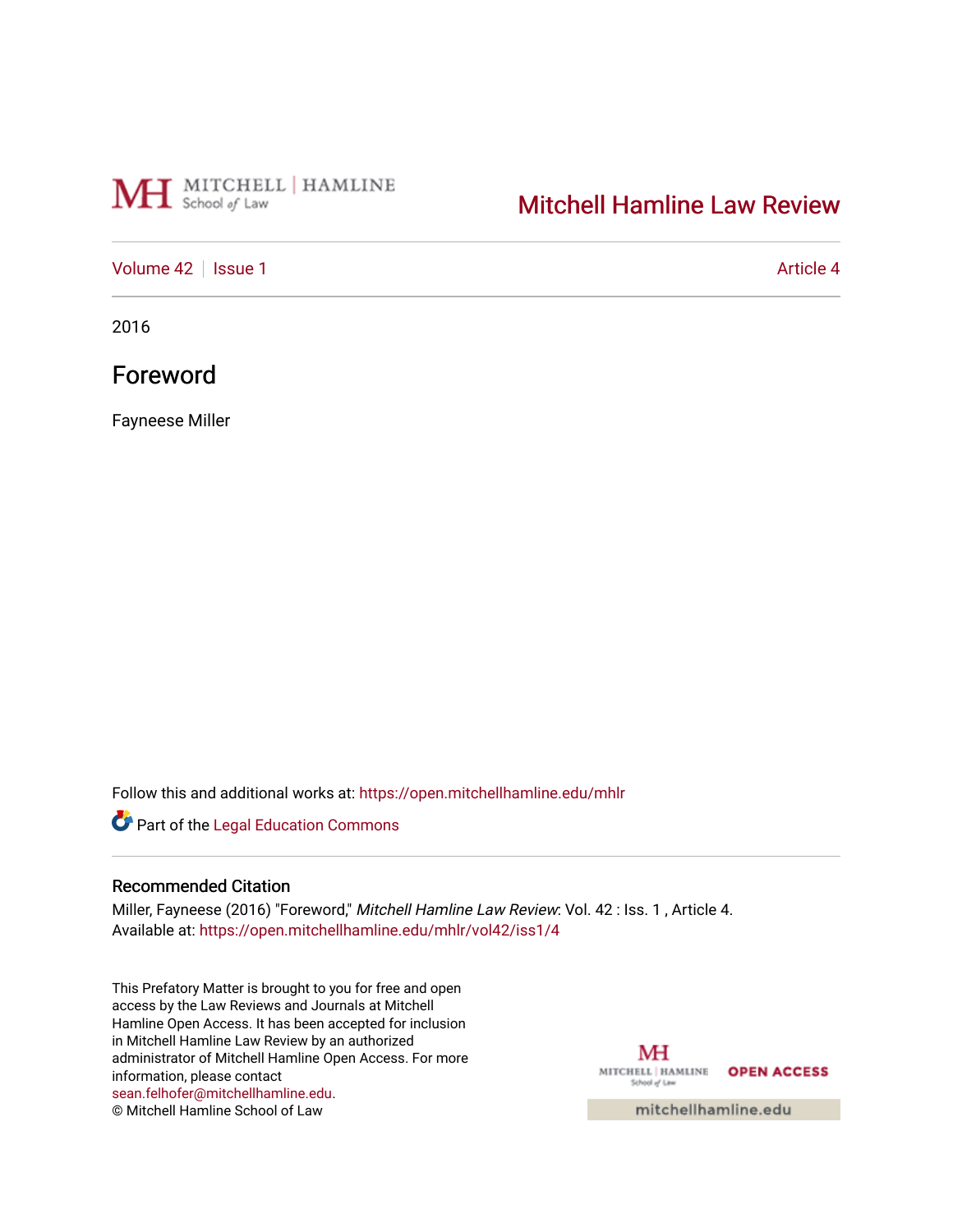#### **FOREWORD**

### Fayneese Miller†

On December 10, 2015, Hamline University School of Law and William Mitchell College of Law combined to create the largest law school in Minnesota. This was a historic step in the history of legal education in America, and it elevated the newly created law school, Mitchell Hamline School of Law, to the forefront of legal education in the state. Thus, establishing Mitchell Hamline School of Law as the bright star in the legal education firmament in Minnesota.

While there will certainly be challenges as Mitchell Hamline School of Law takes its place as the innovative leader in the realm of legal education, the opportunities far outweigh the challenges. Opportunities abound in the areas of scholarship, pedagogical content and delivery, curriculum development, community outreach, alumni relations, and areas yet to be identified.

The faculty from the previous Hamline University School of Law and William Mitchell College of Law bring years of experience and intellectual acumen to Mitchell Hamline. The dispute resolution program is ranked fifth in the nation. The health law and clinical practice programs are nationally ranked and highly regarded. The location of the law school, combination of institutes, quality of the faculty, and the placement of graduates as members of legal teams for Fortune 500 companies, situates Mitchell Hamline as a leader in the area of business law. The on-going relationship with Hamline University's School of Business will be a major factor in the growth and prestige of business law at Mitchell Hamline. Specifically, partnering with the business school on joint degrees will provide future attorneys with the skills necessary to be effective members of a legal team and to develop and implement the type of business plan needed to ensure future success.

j

 <sup>†</sup> President of Hamline University and Professor of Psychology and Education.